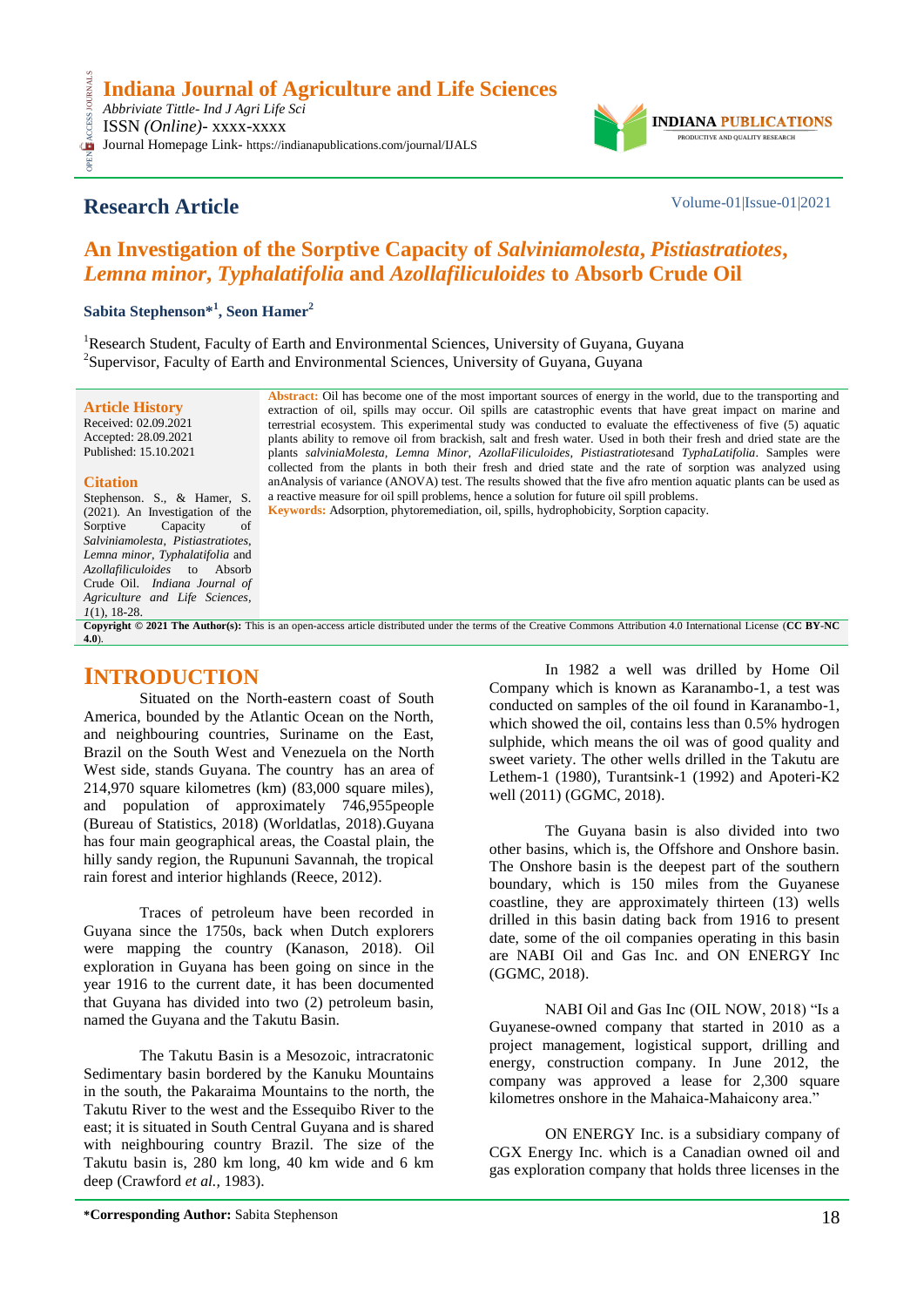Guyana-Suriname Basin, which was obtained in 2012 and 2013 by the government of Guyana ,the licenses held are "New Demerara Petroleum Agreement", "New Berbice Petroleum Agreement" and "Corentyne Petroleum Agreement". (OIL NOW, 2017)

Guyana gained the world's attention in 2015, when an American Multinational oil and gas company, formed in 1999 by the union of Exxon and Mobil, currently known as ExxonMobil, announced major offshore findings of high quality hydrocarbon reservoirs, including crude oil, in an offshore concession which is 190Km from the country's coastline (PRESSTV, 2015) (Corporate Watch, 2005).

According to Guyana Geology and Mines Commission (2018), a number of oil and gas companies are negotiating for concessions in the Offshore Guyana Area, some of the companies that have concession in the Offshore area are REPSOL, ANADARKO, ESSO/HESS/NEXEN, Mid-Atlantic Oil and Gas, Inc., RATIO Energy/Guyana Ltd and CGX Resources Inc.

An oil spill can be defined as "any accidental spill or release of crude oil or oil distilled products into a body of water " (ENVIRONMENTAL POLLUTION CENTERS, 2017).These spills occur from tankers, offshore drilling rig or underwater pipeline (Dictionary, 2019) .

Crude oil is known to be an extremely toxic substance, containing approximately 100 and 200 known carcinogens in every 5 tonnes that are released into the oceans (Norsk Regnesentral , n.d.).

According to Nelson & Grubesic, (2017) "oil spills have a profound impact on ecosystems, the environment, public health, the economy, and communities". An oil spill can occur through anthropogenic activities or naturally.

Oil spills are often caused by accidents involving tankers, barges, pipelines, refineries, drilling rigs, and storage facilities (Office Of Response and Restoration , 2018).



**Figure 1.** Graph Above Shows Statistics for Oil Spills, Occurring From Tankers, From The Year 1970-2017 (ITOPF, 2018)

Oil has become one of the most important sources of energy in the world for many decades, we depend on it every day, it has become a necessity for us. According to the World Energy Council (2016),oil remained the world's leading fuel, accounting for 32.9% of global energy consumption (UKOG, 2018).

Offshore drilling for oil can be a bit unsafe, for human life and the environment. Marine oil spills are caused by accidents or by chronic and careless habits; which means that they are unpredictable. It is however estimated that approximately 706 million gallons of waste oil enter the ocean every year, with over half of the oil coming from land drainage and waste disposal. It is noted that marine Oil Spill pose great danger to, humans and the ecosystem; it affects fisheries, wildlife, and recreation (Water Encyclopedia, 2018).

Guyana is in the making of developing it oil and gas sector due to the discovery of oil in May 2015,

offshore drilling known as Liza phase one is still in developing stage and is projected to start by 2020 (Invest Guyana, 2017).

With recent oil discoveries in Guyana, and the country as a signatory to the United Nations International Maritime Organization (IMO), Convention on Oil Pollution Preparedness, Response and Cooperation (OPRC), there is an even greater need for Guyana to protect its waterways and sustain coastal livelihoods.

More so, since the plants *S. Molesta, P. Stratiotes, L. Minor, T. Latifolia and A. Filiculoides*consist of complex characteristics which allows them to absorb oil (bio-sorbents) while repelling water; this process can occur either by using the fresh and dry leaves of S.*Molesta*, *P. Stratiotes*, *L. Minor, A. Filiculoides*and the fibre of the *Typha* plant. These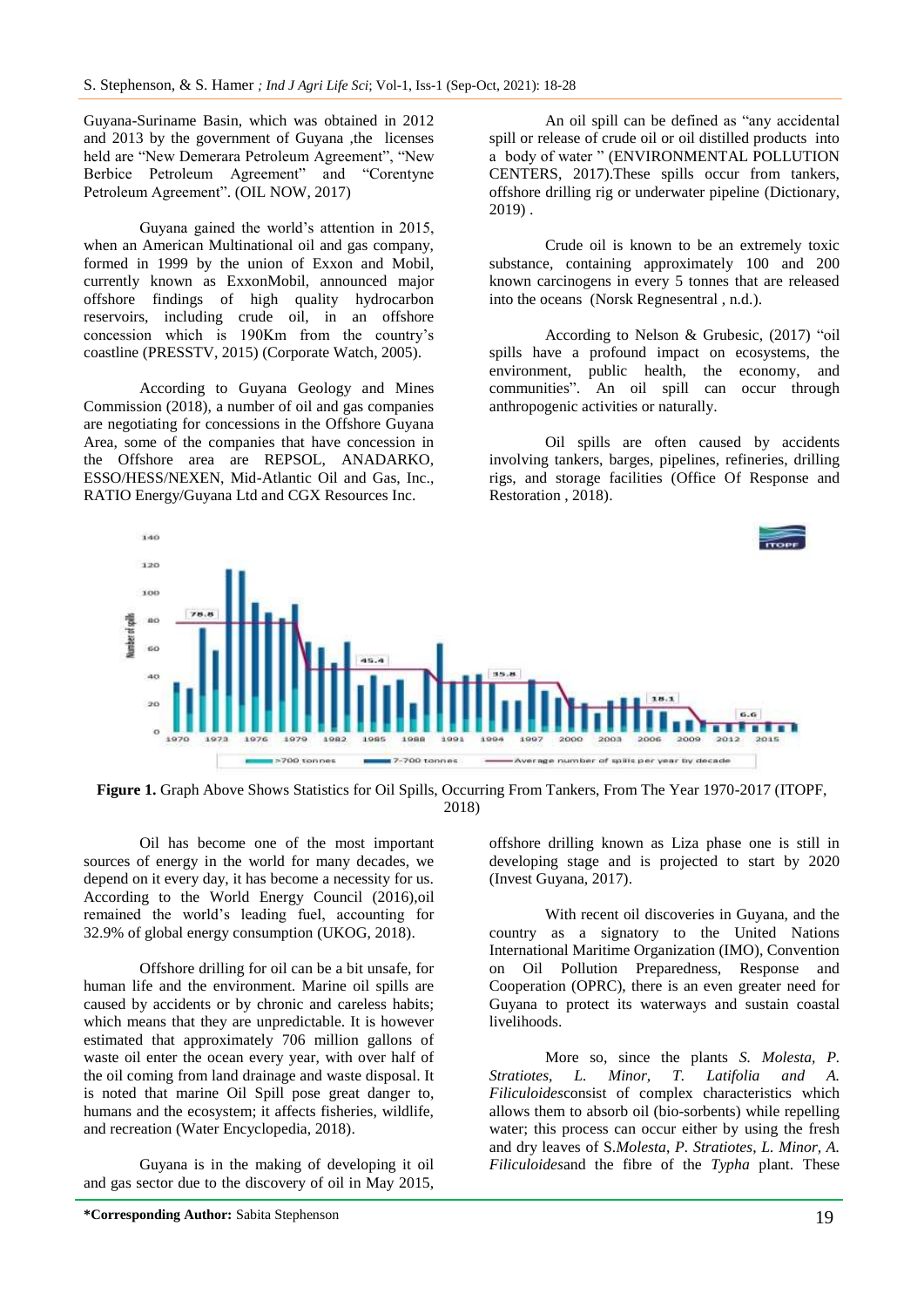plants can be the future solution, to use as a reactive measure for potential oil spill problems.

(2018), the global demand for oil is at 99.61 millions barrels of oil per day(BPD), and it is projected to rise to 100 million BDP (INDEPENDENT, 2018).





**Figure 2.** The graph above shows statistics for the global demand for oil (International Energy Agency, 2018)

Oil spills are catastrophic events that have a great impact on the environment and ecosystem, they are either caused intentionally or accidentally; and due to the great demand for oil, spills are more likely to occur.

The Marine ecosystem is a complex one, comprising of various organisms, such as, Microorganisms, Vertebrates, and invertebrates, during an oil spill these organisms are exposed to high levels of toxins, (Hydrocarbons) which often cause severe health problems, that eventually leads to death ,this in turn, poses problems for commercial fisheries since plants, algae and some plankton serve as the primary producers for major food webs; and also serve as food to other higher trophic level organisms (Yuewen & Adzigbli, 2018).

Guyana is in the process of establishing its oil and gas sector, and according to Stabroek News (2018), Currently, there is only one piece of legislation that caters for oil spills, which is the Environmental Protection Act of 1996,there is no Marine Pollution act, only a draft ,it is noted that Guyana has international Commitments owed to various conventions such as the the United Nations Convention on the Law of the Sea, the International Convention on Oil Pollution Preparedness, Response and Co-operation (OPRC), and the International Convention for the Prevention of Pollution from Ships (MARPOL), which decrees the country to have a plans in place in response to an oil spills.

According to McCutcheon & Jorgensen (2008), Phytoremediation can be defined as the direct use of living green plants to treat and control waste in water soil and air; it is also a form of bioremediation ,that uses plants for immobilizing contaminants in soil and groundwater, moreso,there are six (6) known types of phytoremediation which are, Phytosequestration, Rhizodegradation, Phytohydraulics, Phytoextraction, Phytovolatilization and Phytodegradation (Phillips, 2019).

Phytosequestration-also known as phytostabilization and as phytoimmobilization, includes the prevention of mobility of organic pollutants into the soil thus reducing its bioavailability and stops them from entering into the food chain, more so, in this technique, the contaminants are immobilized in the soil by using different plants having the ability to stabilize the pollutants(Razzaq, 2017).

Rhizodegradation- also branded as phytostimulation, is the degradation of contaminants in the rhizosphere (soil surrounding the roots of the plants) by way of microbial activity which is enhanced by the presence of plant roots (Environmental Biotechnology, 2011).

Phytohydraulics- during this process plants act as biological pumps pulling in large volumes of contaminated water, this mechanism aids in controlling and minimizing the movements of contaminants in groundwater, more so, Plants are used to increase evapotranspiration, thereby controlling soil water and contaminant movement. This method contains the contaminant by modifying the hydrology to reduce the horizontal or vertical movement of water in the soil (Phytoremediation Protecting the Environment with Plants, n.d.).

Phytoextraction-also known as phytoaccumulation is the use of plants to remove

**\*Corresponding Author:** Sabita Stephenson 20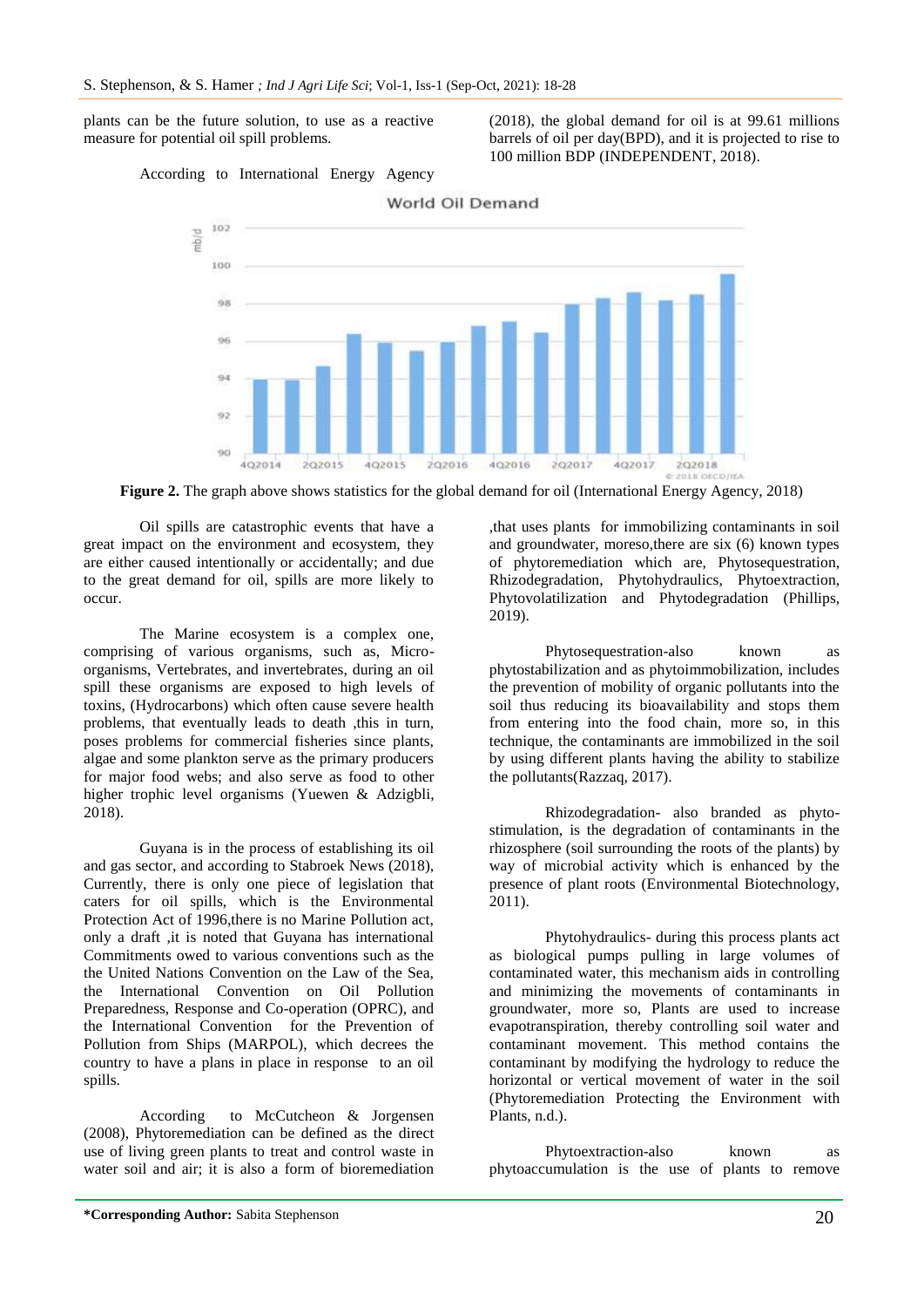contaminants from the environment and concentrate them in above-ground plant tissue so that they can be harvested (Bioremediation Technologies, n.d.).

Phytovolatilization-is a process that occurs as developing plants absorb water along with organic contaminants from the soil, transforming the contaminants into volatile compounds, and then releasing the volatile into the atmosphere through transpiration (European Regional Development Fund ).

Phytodegradation- also referred to as Phyto transformation is a mechanism where the breakdown organic contaminants occur through a metabolic process within plants or the breakdown of contaminants surrounding the plant through the effect of enzymes produced by the plants (Environmental Biotechnology, 2011).

Phytoremediation works in numerous ways to remove pollutants from the environment, it has proven to be, an environmentally safe, costeffective,ecologically friendly and culturally accepted technology. Phytoremediation can clean contaminants from the soil while improving soil quality and fertility; moreover, plants that are used as phytoremediators are easily monitored by examining their growth potential in contaminated sites; furthermore, some crops products after harvesting, can be converted to biofuel, as a substitute for fossil fuel or for agricultural and domestic purposes (Ashraf *et al.,* 2010).

Phytoremediation like any other technology, has its advantages and disadvantages, which includes; advantages, it's easy to implement, does not require expensive equipment or highly-specialized personnel, it's an Environmentally friendly approach, costeffective, socially accepted, easy to maintain, Longterm applicability, most promising approach to degrade contaminants; Disadvantages includes, The toxicity and bioavailability of biodegradation products are not permanently known, the success of phytoremediation depends on the location because other climatic factors can impact its effectiveness, Too high concentration of contaminants can result in plants death, Not as efficient in the absorption of contaminants such as polychlorinated biphenyls (PCBs),Entails a large surface area of land for remediation (Enivromental biotechnology).

According to Sara, Amirhossein & Nasiman (2015), Phytoremediation is considered a less expensive remediation system compared to other alternatives,for instance, soil excavation, pump and treat, soil washing, or incineration, however, they are many factors that influence the final cost of setting up any type of phytoremediation system ,these factors are type, size, and depth of contaminated site, contaminated media, site climate, vegetation type, and agronomic

practices,moreover the total the cost of any type of phytoremediation system consist of its design, installation, annual operations, maintenance, and monitoring, likewise phytoremediation technology can lower remediation costs up to 50% to 80% .

Also ,mentioned by Sara, Amirhossein & Nasiman (2015), was the " Phytoremediation of Crude Oil Spills in Aquatic Ecosystem" using aquatic macrophytes ,these plants can either be used as phytoremediators for petroleum hydrocarbons or as bioaccumulators (sorbents) for crude oil ,it was noted that some of the valuable characteristics that make aquatic macrophytes applicable for phytoremediation are their ability to grow fast and, its ability to thrive in eutrophic waters, more so, due to hypoxic and anoxic conditions of sediments in aquatic ecosystem anaerobic degradation of crude oil happens which is a very sluggish and incomplete process. Some macrophytes transfer atmospheric oxygen from the shoots to the roots and increase the aerobic respiration of rhizosphere microbes.

Additionally, it was noted that they are limitations to phytoremediation, since the technology is new there is still a lot more that needs to be understood, moreover, phytoremediation has shown great promise when it comes to the cleaning up of polluted areas, whether it is the removal of heavy metals from soil and water or the removal of hydrocarbons from water and soil (Ndimele, 2010).

Oil spill pollution whether it may be on Land or in sea, has initiated an interest in creating ecofriendly and inexpensive ways in cleaning up spillage, *SalviniaMolesta, PistiaStratiotes, Lemna Minor, AzollaFiliculoides and the TyphaLatifolia* fibre have shown great promise when it comes to removal of crude oil from water; they are Eco-friendly, low-cost and easily degradable compared to other sorbents, the mention plants selectively removes the oil while repelling water, due to their superhydrophobic trichrome covered surface.

## **General objective**

To evaluate the effectiveness of *SalviniaMolesta, PistiaStratiotes,Lemna minor, TyphaLatifolia* and *AzollaFiliculoides* in absorbing oil

## **Specific Objectives**

To evaluate the water sorptivity of dried and fresh leaves of *SalviniaMolesta, PistiaStratiotes,Lemna minor,AzollaFiliculoides and* the fiber*TyphaLatifolia*plant in brackish salt and fresh water.

To evaluate the oil sorptivity of dried and fresh leaves of *SalviniaMolesta, PistiaStratiotes,Lemna minor,AzollaFiliculoides and* the fiber*TyphaLatifolia*plant.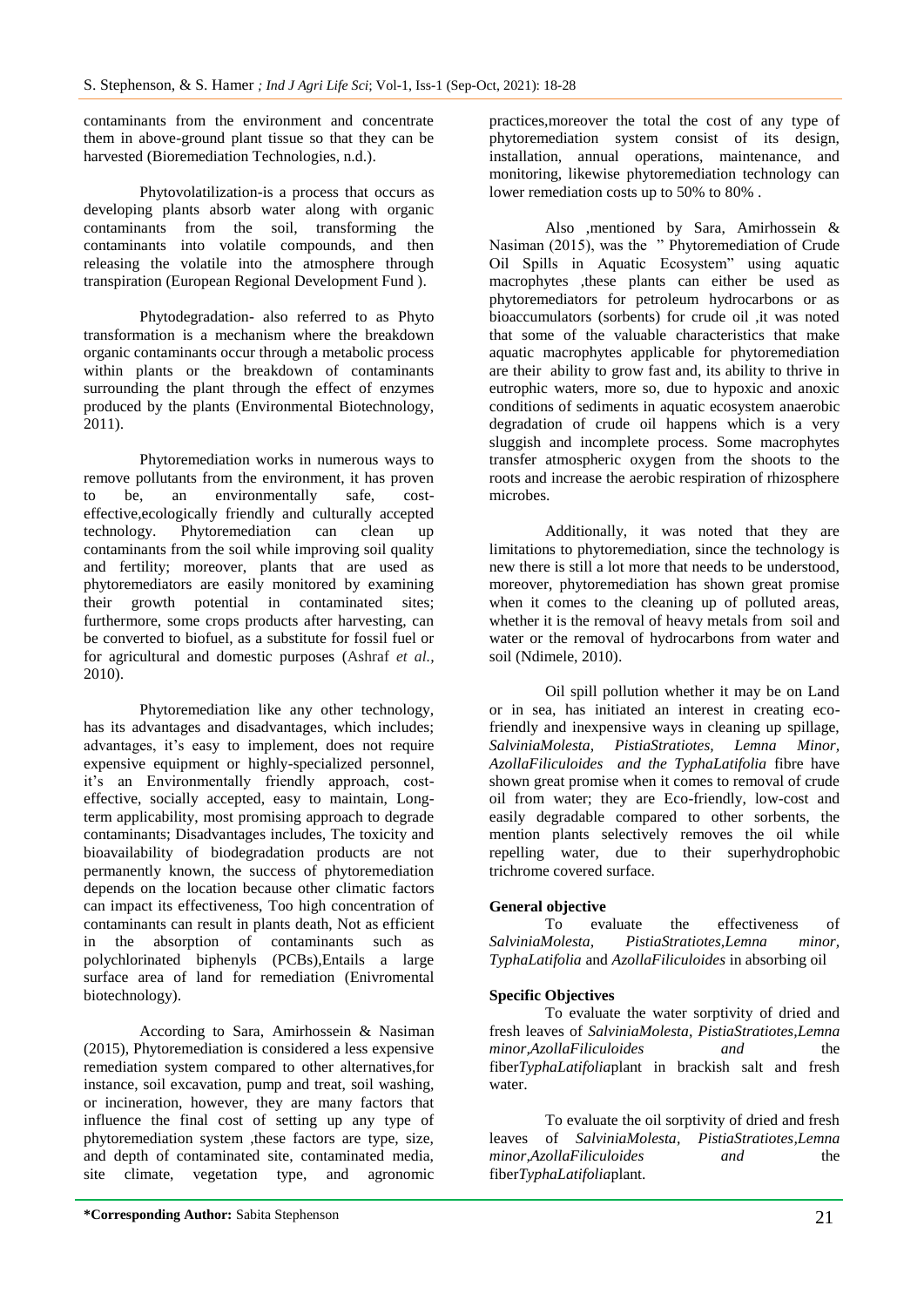To determine if there is a relationship between water quality and water sorptivity; and between oil sorptivity and water sorptivity.

## **RESEARCH HYPOTHESES**

#### **Hypothesis 1**

Ho- the water sorptivity of the dried and fresh biomass are the same for the plants *SalviniaMolesta, PistiaStratiotes,Lemna minor,AzollaFiliculoides and* the fiber*TyphaLatifolia*plant in brackish salt and fresh water .

 $H_1$ - the water sorptivity of the dried and fresh biomass are not the same for the plants *SalviniaMolesta, PistiaStratiotes,Lemna minor,AzollaFiliculoides and* the fiber*TyphaLatifolia*plant in brackish salt and fresh water.

## **Hypothesis 2**

 $H_0$ <sup>-</sup> the oil sorptivity for the dried and fresh biomass of Salvinia*Molesta*. *PistiaStratiotes.Lemna*  $PistiaStratiotes, Lemma$ *minor,AzollaFiliculoides and* the fiber*TyphaLatifolia*are the same.

 $H_1$ - the oil sorptivity for the dried and fresh biomass of Salvinia*Molesta, PistiaStratiotes,Lemna minor,AzollaFiliculoides and* the fibre*TyphaLatifolia*are not the same.

### **Hypothesis 3**

Ho- there is a relationship between water quality and water sorptivity; and between oil sorptivity and water sorptivity.

 $H<sub>1</sub>$  - there is not a relationship between water quality and water sorptivity; and between oil sorptivity and water sorptivity.

## **Hypothesis 4**

H0- there is a relationship between water quality and water sorptivity

 $H_1$  – there is not a relationship between water quality and water sorptivity

# **MATERIALS AND METHODS**

#### **Research design**

The research design selected was "true experimental research design",with the dependent variables being oil and water, and the independent variables being, the dry/fresh plant biomass and time.

The purpose of this study was done to evaulate the effectiveness of five (5) types of aquatic plants abilty to remove oil from brackish,Salt and fresh water.

In order to determine the water quality paramters a Bench top mutimeter meter was used to test the following , for potential hydrogen (pH), total dissolved solids (TDS), electrical conductivity (EC), dissolved oxygen (DO),and total suspended solids (TSS).

Five types of aquatic plants were used in this study *,Pistia stratioes,Salvina Molesta,Typha latifolia*,*AzollaFiliculoides*and *Lemna minor* ; the aquatic plants were used in both their fresh and dried state.For *Typha Latfolia* ,only the fibers from the fruit of was used from this plant for the conducted expirement.

Crude oil are classfied from Light to heavy based on A specific gravity scale developed by the American Petroleum Institute (API) for measuring the relative density of various petroleum liquids, which is expressed in degrees (Schlumberger, 2019). According to the API gravity scale, crude oil wither an API gravity greater than ten  $(>10)$  are lighter than water and will float ,while those with an API gravity of less than ten (<)10 are heavier than water and will sink ;Guyana's crude oil is known to have an API gravity greater than thirty (>30) (Oil Now, 2018).

The oil used in this expirement was "Castor Diesel oil SAE40", the SAE40 stands for Society Of Automotive Engineers(SAE) and the number 40 indicates the grade of oil ,the higher the arithmetic value, higher is the viscosity.

### **Experimental method**

The Method used in this expirement is one similar to that of Claudia et al. (2016); & (Ciesielczuk *et al.,* 2018).A Multifactor ANOVA test was used to perform a multifactor analysis of different the dependent variable and was also used to determine the significant differences among the means of the variables.

#### **Independent variables**

Time Water quality

#### **Dependent variables**

Amount of water absorbed (cc) Amount of oil absorbed (cc)

## **EXPERIMENTAL PROCEDURE**

#### **Collection of water**

Brackish,salt and fresh water was collected and tested to meet the reqirement of various water quality parameter .The Fresh water was obtained from the University of Guyana compoud,the salt water from the Kitty Sea wall Area and the Brackish water from the Demerara river.

A Bench top mutimeter was used to determine Water quality parameters which includes pH, total dissolved solids , Electrical conductivity , Dissolved Oxygen, and total suspended solids.In order to determine the water quality paramaters the results retrived for the Bentop multimeter will be compared to Kubota & Tsuchiya ( 2010) water quality and standards .

**\*Corresponding Author:** Sabita Stephenson 22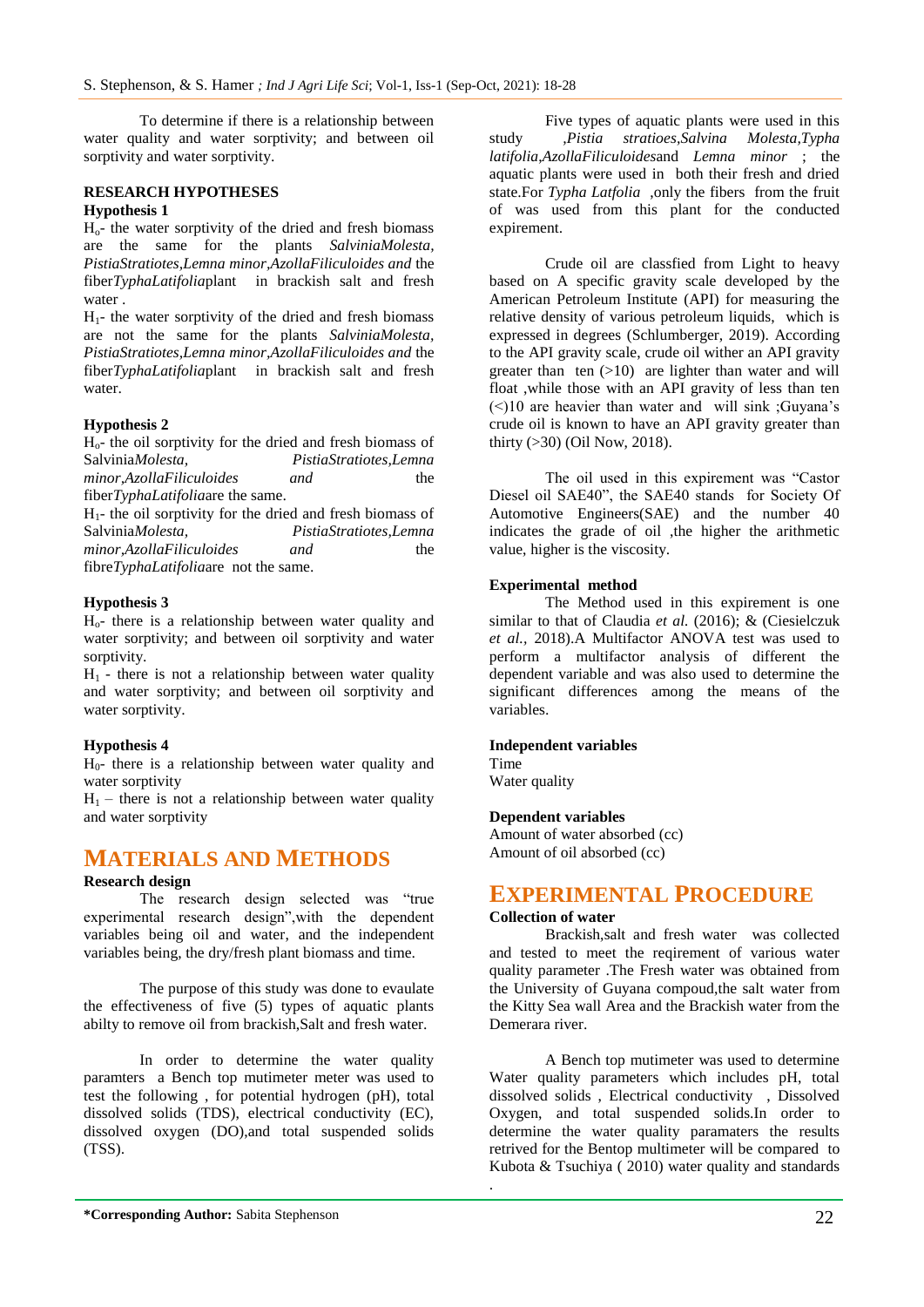#### **Collection of plants**

The Plants(Salvinia *Molesta,Pistia Stratioes*  and *Lemna Minor*) were retrived form the University of Guyana campus compound,*AzollaFiliculoides* was retrieved from a drainage area on the Mandela Avenue, and*Thypha Latifolia* was retrived from the,Le Repentir Cemtery, the plants were washed thoroughly using tap water .

#### **Preparation of plants**

Leaves of *Pistia Stratioes,AzollaFiliculoides*, Lemna *Minor* were air dried for a period of seven (7) days along with the fruit of the *Thypa Latifolia plant* ;the leaves of *the Salvina molesta* was dried in a an oven for 24 hours at 45 degrees celcius in brown paper bags ,the intial weights of the plants were ,35.26g and 63.26g and final weight ,6.13g and 11.58g .

Due to the lightness and size of the *thypa* fibers ,both the fresh and dried fibers were wrapped in gauze.

#### **Carrying out the experiment**

Three (3)Medium size plastics container were filled each with brackish,salt and fresh water.

The fresh and dry leaves of *salvina molesta,Pistia Stratiotes,AzollaFiliculoides,* and *Lemna minor* along with the fiber from the fruit of the typha plant were weighed before being submerged into ,Brackish,Salt and Fresh water,there was no specific weight that was used for the plant biomasses the plants were randomly selected and weighed. The plants were submerged for time intervals of 10,seconds,20seconds and 30 seconds, and was then weighed again ,this was

repeated three (3) times for the most accurated reading.

The step above was repeated again for the submersion of the fresh and dry plant biomass in oil.

#### **Data collection**

The data was collected on spot during the time of the conducted expirement using precise calculations and visual observations.

#### **Data Analysis**

The data collected during this experiment was analyzed using a Multifactor analysis of variance (ANOVA) test to determine if there were differences among the sorption cpacity of the fresh and dry biomass of each plant compared with the time intervals,along with significant differences among the means.All data are presented using descriptive statistics such as means, range, standard deviation, percentages and all measurements were carried out in triplicates.

#### **Limitations**

The drying of the salvinia leaves ;the concave shape of the salvina caused an uneven drying which inturn caused the leaves to curl inwards concealing the Trichome

## **RESULTS AND DISCUSSION**

**Research Objective 1**

To evaluate the water sorptivity of dried and fresh leaves of *SalviniaMolesta, PistiaStratiotes,Lemna minor,AzollaFiliculoides and* the fibre *TyphaLatifolia*plant in brackish salt and fresh water .



**Figure 3.** Shows the sorption of water by the fresh and dried biomass of SalviniaMolesta, PistiaStratiotes, Lemna minor, AzollaFiliculoides and the fibre TyphaLatifolia

The figure above depicts the sorption capacity for the fresh and dry biomass of the*Azolla* fern, it can be seen from the results that the fresh biomass remains somewhat hydrophobic absorbing (0.125556g) of water. The dry biomass absorbed (0.411111g) of water. The

dry biomass absorbed (0.285556g) more water than the fresh biomass. From the result it can be see that there was a significant difference between the sorption capacity of the different biomasses (P-value: 0.0041).

**\*Corresponding Author:** Sabita Stephenson 23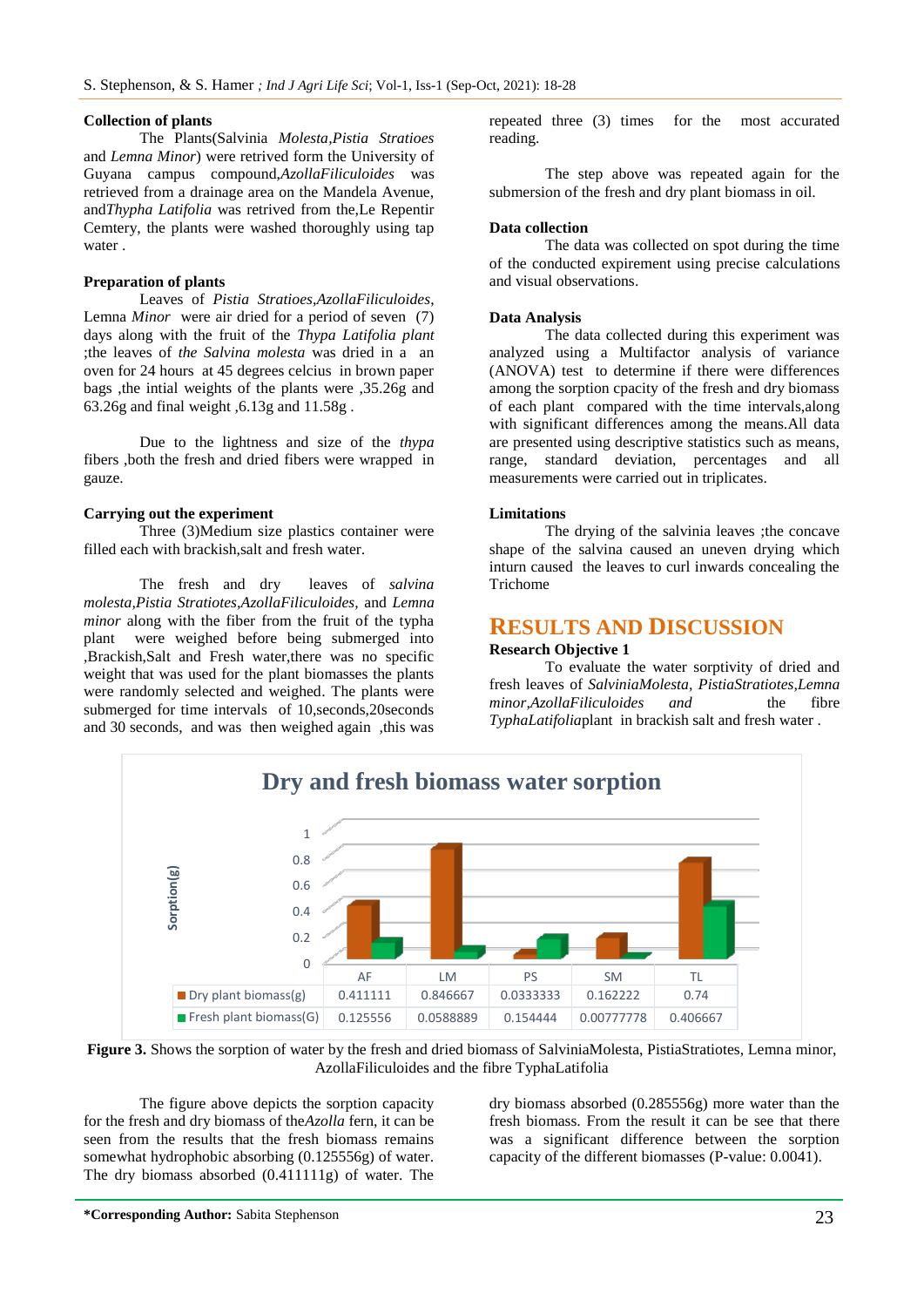AzollaFiliculoides is an aquatic fern known for its hydrophobic properties, the fresh biomass due to its intact surface structure and plant organs remained hydrophobic. During the drying process of the Azolla leaves, much of the hairs on the plant became deformed and surface organs destroyed, allowing water to penetrate deep within the inner tissue of the plant, causing the dry biomass to absorb more water.

The graph above represents the overall sorptivity of water for the fresh and dry biomass of *Lemna Minor.* The dry biomass showed a higher sorptivity of water (0.846667g) and the fresh biomass showed the least amount of sorptivity (0.0588889g). The dry biomass absorbed (0.787778g) of water more than the fresh. From the results there was a significant difference between the sorptivity of the different type of biomass. (P-value:0.0000).

The fresh biomass of *L. Minor* seems to remain hydrophobic, due to the intact plant organs which makes the plant water repellant, the Dry biomass seems to have loss it hydrophobicity due to the cutin and wax, that are found on the leaflet surface being disintegrated due to the heat and the loss of moisture, this causes the water to penetrate into the plant tissue, causing the dry biomass to absorb to water (Borisjuk *et al.,* 2018).

The results above depict the sorptivity of the fresh and dry biomass of *P. Stratiotes* in water. The fresh biomass absorbed (0.154444g) of water and the dry biomass absorbed (0.0333333g), the fresh biomass absorbed (0.1211107g) more than the fresh biomass. From the results there was no significant difference between the type of biomass and the sorptivity (P-value: 0.3585).

Fresh leaves of *P. Stratiotes* are known for its water repellency on both side of the leaves, however the dry leaves of *P. Stratiotes* remain hydrophobic on both sides, since the leaves are covered in superhydrophobic trichome (Claudia, Isabelle, Matthias, Maryna,Kavalenka,N, Wilhelm, & Hendrik, 2016).During the drying process of *P.Stratiotes* leaves, the trichome became deformed and wrinkled, the researcher believes that due the deformity of the trichome no water droplet was able to be capture by the leaf. The fresh leaves exhibits hydrophobicity, the intact trichome on the fresh leaves caused water droplets to capture by the leaf, the researcher believes that the reason the fresh leaves was capable of absorbing more water is due to the perfectly intact trichome.

The graph above illustrates the sorptive capacity of the fresh and dry biomass of *SalviniaMolesta*, it can be seen that the dry biomass has a higher sorption for water (0.162222g) when compare to the fresh biomass (0.00777778g). The dry biomass absorbed (0.154444g) of water more that the fresh biomass. From the results there was a significant difference between the sorption capacity of the different type of biomass (P-value:0.0010).

The hairs or trichome of the *Salvinia* plant can only be found on the adaxial side of the leaf (Silvestre, Zambrano, Linis, & Janairo, 2019).The trichome of the salvinia plant is covered in a waxy crystal that gives the plant the water repellant properties. During the drying process much of the trichome became deformed and wrinkled, which would cause the plant to lose its hydrophobicity, also the dry leaves of *S. Molesta* has sorption taking place within the inner tissue of the plant (Claudia *et al.,* 2016).It was noted that only one side of the salvinia leaves has the water repellency properties, therefore when the leave become dried the and the hairs deformed the plant loses most of its water repellency.

The graph above shows the sorptivity of water using the fresh and dry biomass of *T. Latifolia*, it can be seen that the least amount of water absorbed was by the fresh biomass (0.406667g) and the most amount of water absorbed was by the dry biomass (0.74g). The dry biomass absorbed (0.333333g) more than the fresh biomass. From the results there was no significant difference between the sorption of water and the type of biomass (P-value:0.1218).

*T. Latifolia* fibers are bamboo-shaped structure exhibiting 4-dimensional open spaces, the Skelton of the fibers consists of lignocellulose coated by a hydrophobic wax coating with some amount of crystallinity (shengbin *et al.,* 2016). The unique chemical, physical and microstructural properties enable the cattail fiber to be highly hydrophobic and oleophilic. During the drying process of the fibers, most of the waxy coating was disintegrated, destroying the hydrophobic properties of the fibers, increasing the sorptive capacity, this caused water molecules to enter within the tissues of the fibers, enabling the dry biomass to absorb more water.

#### **Research objective 2**

To evaluate the oil sorptivity of dried and fresh leaves of *SalviniaMolesta, PistiaStratiotes,Lemna minor,AzollaFiliculoides and* the fibre *TyphaLatifolia*plant.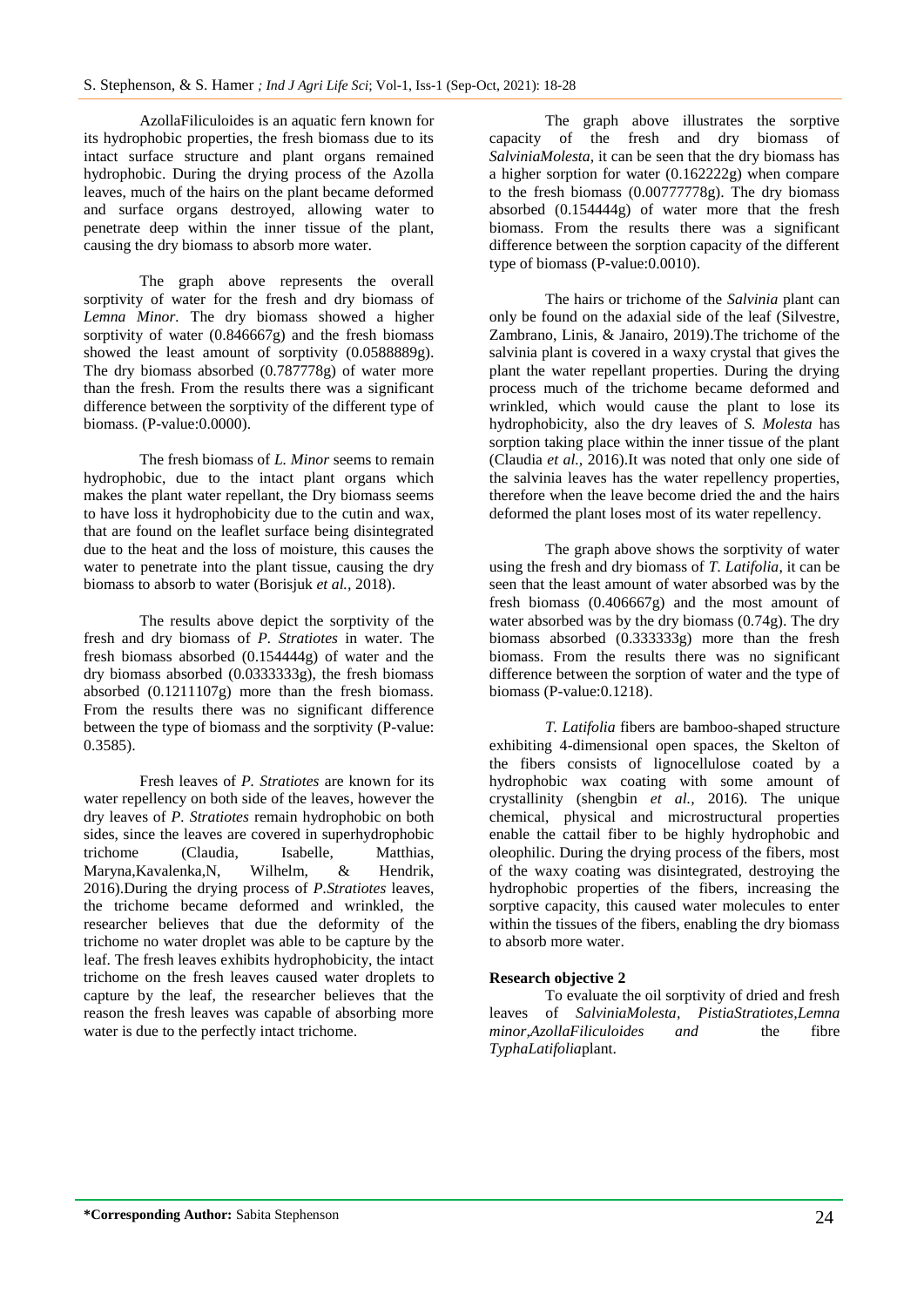

**Figure 4.** Shows the sorption of oil by the fresh and dried biomass of SalviniaMolesta, PistiaStratiotes, Lemna minor, AzollaFiliculoides and the fibre TyphaLatifolia

It can be seen from the results recorded that the fresh biomass has a greater sorption capacity when compared to the dry biomass.

The mean sorption of the dry biomass of *Pistia stratiotses* is (0.894444g) and the mean sorption for the fresh biomass is (1.16333). The results showed that the fresh biomass absorbed (0.268886g) more that the dry biomass. Although the fresh biomass absorbed more oil than the dry biomass there was no significant difference (P-value:0.0612).

The fresh biomass of *Pistiastratiotes* was capable of absorbing more oil than the dry biomass, due the trichome(hair) covered surface being intact and the increased surface wetting with low surface tension liquids (oils), and capillary action in the interstices between trichome (Claudia *et al.,* 2016). Air-dried leaves have comparable properties as vacuum-dried samples; During the drying process of the leaves of *P. Stratiotes*, the trichome(hair) becomes to some degree deformed and wrinkled, however due the deformations of the trichome, the oil absorption capacity becomes reduced. The hairs on the leaves influences the absorption capacity for high oil intake.

The graph above depicts the overall sorption capacity of the plant biomass in their fresh and dried state, it can be seen that dry plant biomass of *S. Molesta*has a greater sorption capacity for oil when compared to the fresh biomass. The mean amount of oil recorded for the dry biomass was (1.05111g) and for the fresh biomass (0.175556g), more so, the dry biomass absorbed (0.875556g) more than the fresh biomass. There was a significant difference between the sorptivity of the different plant biomass (P-value: 0.0000).

The hairs on the *Salvina*Leaves play a key role in the sorption of oil. *Salvinamolesta* is known for its superhydrophobic properties and for the shape of its wax covered trichome on the leave surface, the hair like

structure is said to resemble that of an egg whisk, trapping oil and repelling water, however, the hairs can only be found on the upright side on the leaves, influencing low sorptivity (The Biomimicry Institute, 2018). For Dry *Salvinia* leaves has absorption within the inner tissue of the plant, in addition to absorption by surface structure(Claudia *et al.,* 2016).

The graph above depicts the overall sorptivity for the plant biomass of *A. Filiculoides*in itsfresh and dried state, it can be seen that dry plant biomass of *A. Filiculoides has* a greater sorption capacity for oil when compared to the fresh biomass. The mean amount of oil recorded for the dry biomass was (1.17667g) and for the fresh biomass (0.89g), more so, the dry biomass absorbed (0.286667) more than the fresh biomass. There was no significant difference between the sorptivity of the different plant biomass (P-value: 0.1354).

*AzollaFiliculoides* belonging to the family of Salviniaceae, is known for its small floating water repelling leaves, the *Azolla* fern is covered in tiny hairy that gives it a velvet like texture (Revolvy) The sorptivity of the dry leaves is not only influenced by the hairs of the plant but also by absorption within the inner tissue of the plant (Claudia, Isabelle, Matthias, Maryna,Kavalenka,N, Wilhelm, & Hendrik, 2016).The fresh leaves of the *Azolla*fern only absorbs oil on the surface on the leaves , this limits the amount of oil being absorb.

The graph above depicts the overall sorption capacity of the plant biomass in their fresh and dried state, it can be seen that dry plant biomass of *L. Minor has* a greater sorption capacity for oil when compared to the fresh biomass. The mean amount of oil recorded for the dry biomass was (2.56222g) and for the fresh biomass (0.498889g), more so, the dry biomass absorbed (2.06333g) more than the fresh biomass. The results showed that there was a significant difference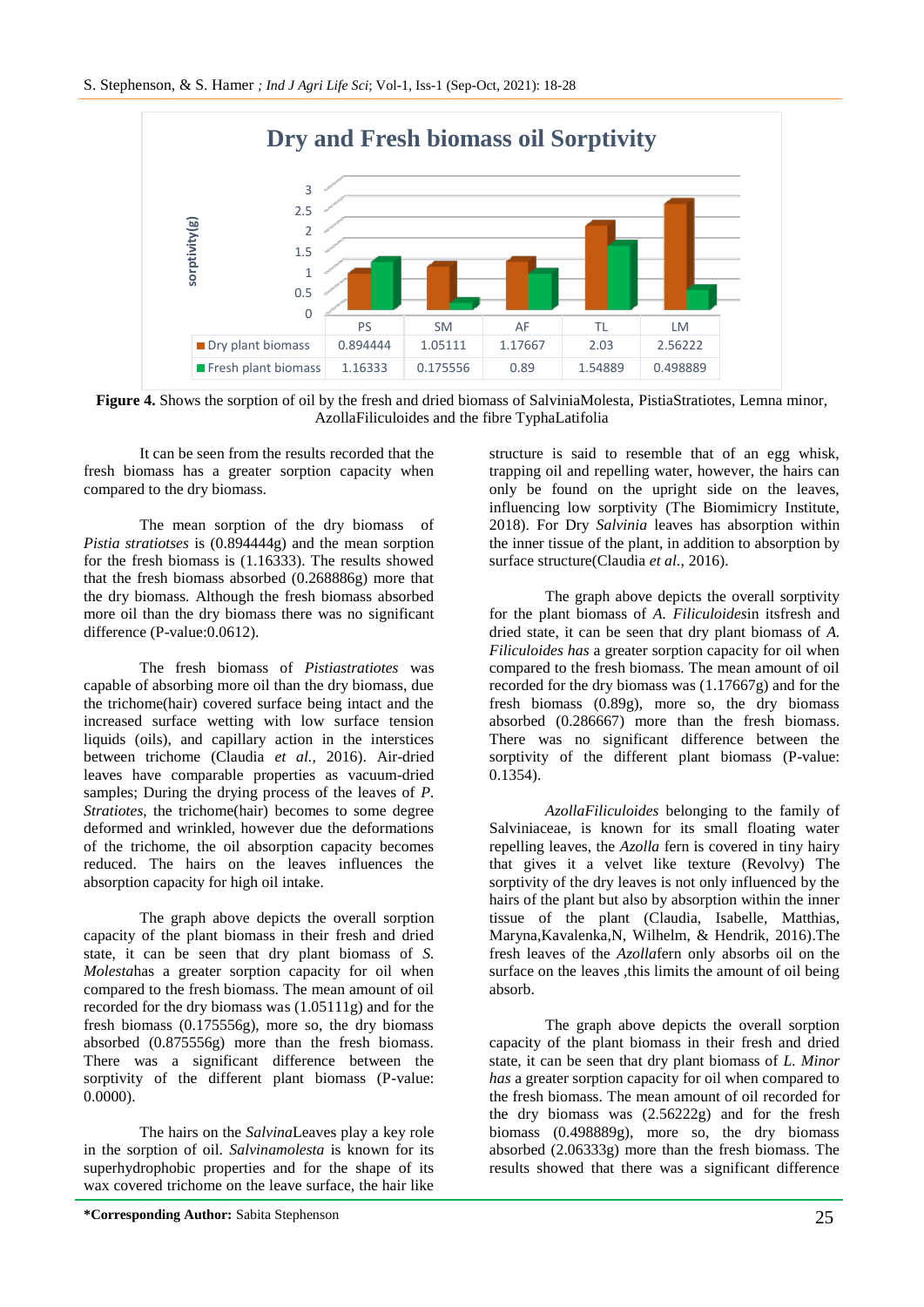between the sorptivity of dry and fresh biomass (Pvalue: 0.0000).

Lemna minor is an aquatic plant known for its hydrophobic properties, the plant cuticle, which consist of cutin and waxesforms a hydrophobic coating covering the aerial surfaces of the plant (Borisjuk *et al.,* 2018). During the drying period for*Lemna* leaves most of the moisture along cutin and waxes are stripped away, this caused any liquid to be absorbed within the inner tissue of the plant and the plant surface the waxes and cutin prevent the plant from absorbing water but enable it to absorb oil on the leave surface.

The graph above depicts the sorption capacity of the fresh and dried biomass of *TyphaLatifolia,* it can be seen from the results recorded that the dry biomass has a greater sorption capacity when compared to the fresh biomass. The mean sorption of the dry biomass is (2.03g) and the mean sorption for the fresh biomass is (1.54889g). The results showed that the dry biomass absorbed (0.481111g) more that the fresh biomass. The results showed that there was no significant difference between the sorptivity of dry and fresh biomass(Pvalue: 0.1294).

*Typha* fibres are known for its hydrophobic and lipophilic properties. The morphological structure for *T. Latifolia fibres* showed promise for oil retention within the pores of the fibres, Cattail fibres are known to have a distinctive high wax coating and low surface energy ,the fibres of the plants also exhibited distinctive bamboo-shaped structure which was sunken in the middle part and protruded on both sides (Chelst *et al.,* 2017). The Dry biomass of the *Typha* plant retained more oil due to the increase sorptive capacity; during the drying process, much of the waxy coating on the fibres became disintegrated due to the heat and reduce moisture content, this caused the fibres sorptive capacity to increased and also the surface energy of the fibres to increase.

## **Research Objective 3**

To determine if there is a relationship between water quality and water sorptivity; and between oil sorptivity and water sorptivity.

The correlation analysis revealed that there is a very weak positive between the pH and water sorptivity value for any of the species (P-value: 0.0000; Correlation value: 0.0637).

The correlation analysis revealed that there is a weak positive linear relationship between TDS and water sorptivity for any of the species (P-value: 0.6776; Correlation value :0.1398).

The correlation analysis revealed that there is a weak negative relationship between conductivity and water sorptivity for any of the species (P-value: 0.3597; Correlation value: -0.0577).

The correlation analysis revealed that there is a weak moderate downhill linear relationship between conductivity and water sorptivity for any of the species (P-value: 0.4044; Correlation value: 0.1274).

The correlation analysis revealed that there is a weak downhill linear relation between salinity and water sorptivity (P-value: 0.8877; Correlation value: -0.0217).

With regards to the oil sorptivity and water sorptivity the correlation analysis showed that there was a moderate positive relationship (P-value:0.0000; Correlation value:0.6957).

# **CONCLUSION**

For hypothesis 1 the null hypothesis is rejected. The drying process of *L. Minor* leaves led to the disintegration of cutin and the waxy coating on the adaxial size of the leaf, destroying the hydrophobic properties of the leaflet, this caused the water to be absorbed within the plant tissue, an intact cutin and waxy surface coating is what caused the plant to exhibit low sorption of water. *T. Latifolia* also has a waxy coating found on the fibers, this waxy coating is what make the fibers hydrophobic, However, the fibers became hydrophilic once dried due to the waxy coating being destroyed, the sorption of waster is also owed to characteristics and the concavity of the fibers. The dried and fresh biomass of *A. Filiculoides* and *S. Molesta* share similar chemical and morphological characteristic, since they both belong to the family of Salviniaceae, the hairs found on the plant surface of the leaves is what makes both plant hydrophobic, the dried biomass became hydrophilic due to the hairs being destroyed and the absorption of water within the plant tissue. *P. Stratiotes* remained hydrophobic even in its dried state, this is due to the trichome being found on the adaxial and abaxial sides of the leaves, the distortion of the hairs caused by drying, is what cause the plant to display low capillary movement of water between the gaps of the hairs.

For hypothesis 2, The null hypothesis is rejected. The deformed and winkled trichome, is likely to be the cause for the low sorptivity of oil, exhibited by *Pistiastratiotes*; the hairs became wrinkled due to the drying process with led to a reduction in the moisture content of the leaves. The fresh biomass however showed a higher sorption for oil due to the intact hairs and surface organs.The dried *biomass SalviniaMolesta* performed somewhat better when compared to the water lettuce, the trichome of *S. Molesta* has an egg whisk shaped tip that when submerged in oil, captures the oil within the hair due high capillary movement between the interstices. The poor performance of the biomass of S*. Molesta* was due to the hairs being located on the

**<sup>\*</sup>Corresponding Author:** Sabita Stephenson 26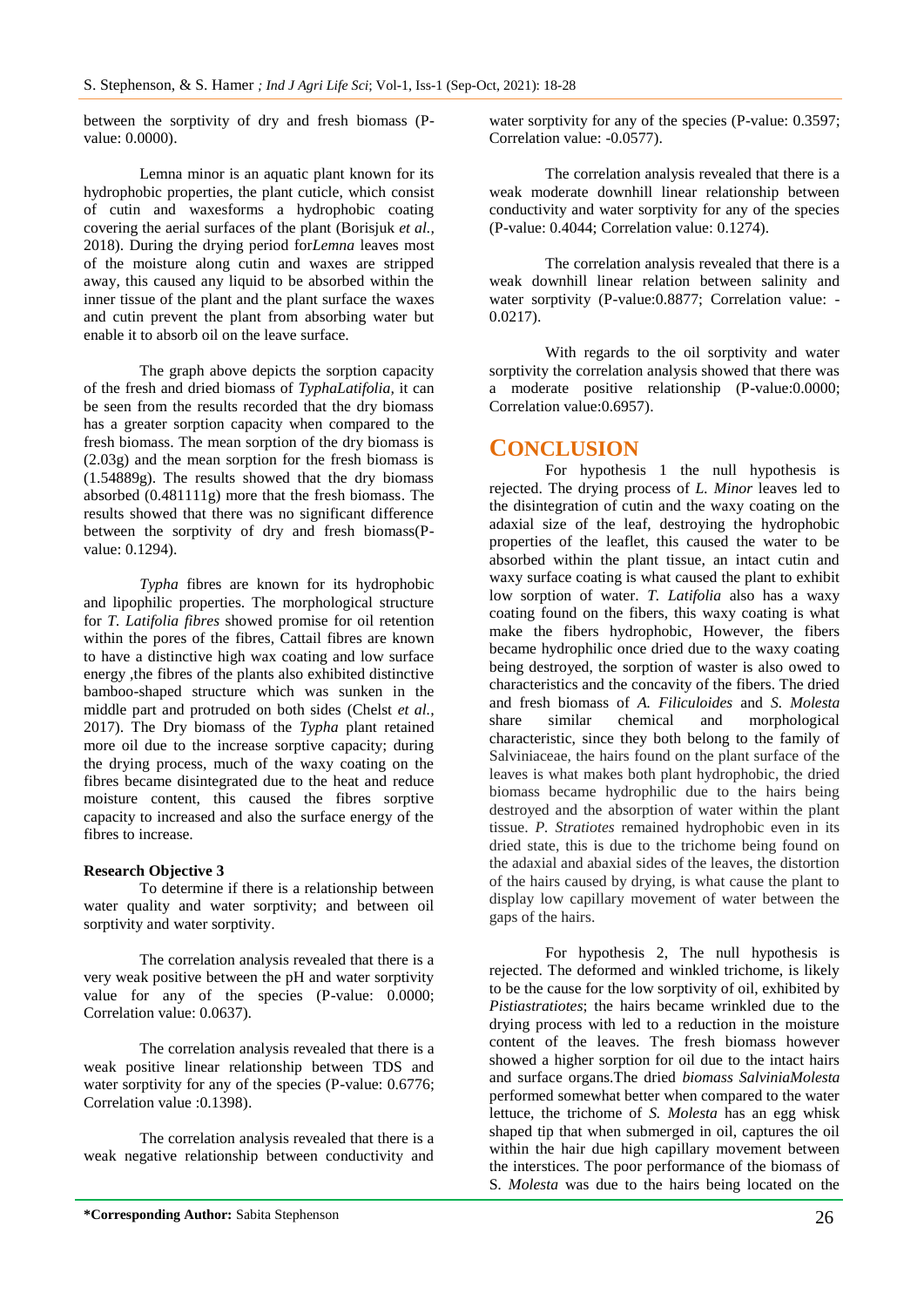adaxial side of the leave. From the family of*Salviniaceae*, the aquatic fern *Azolla*share similar, chemical and biological composition to *S. Molesta*, that when dried, there is sorption within the inner tissues of the plant along with surface sorption, however. The cattail fibers are known for its ability to absorb oil, the density, structure, chemical composition and minuscule size of the fibers are what makes them the *T. Latifolia*fibers good sorbents, the drying process caused the waxy coating on the fiber of to disintegrate increasing sorptive capacity, absorbing more oil. The dry biomass of *Lemna Minor* exhibited good sorptivity owed to the fineness of the biomass and the capillary movement of the oil within the plant tissue, due to the disintegration of the waxy coat caused by the drying process.

For hypothesis 3 the null hypothesis is accepted (Correlation value:0.6957; P-value:0.0000).

For hypothesis 4 the null hypothesis is rejected. The reason for this, is that there weren't any strong relationships found between the water quality parameters and water sorptivity. this concludes that the fresh and dry biomasses of the aquatic plants *Pistoia Stratiotes, Lemna Minor, SalviniaMolesta, AzollaFilicudioes* and the fibre of the *TyphaLatifolia* can be used in brackish ,salt and freshwater and have the same effectiveness .

#### **Recommendations**

The following is recommended Studies should be done using other species of aquatic plants with similar morphological characteristic in both their dried and fresh state to see if they can also be used as natural sorbents for oil.

## **Acknowledgement**

The researcher has taken efforts in this project. I would like to thank all those whose assistance proved to be a milestone in the accomplishment of my end goal.

I would like to thank my supervisor, Mr. Seon Hamer, for the patience, guidance, encouragement, and advice he has provided throughout my time as his student. I have been exceptionally fortunate to have a supervisor who cared so much about my work, and who responded to my questions and queries so promptly.

I wish to further express my appreciation towards my parents, the management and Personnel of the Faculty of Earth & Environmental Studies, and the staff of Natural Sciences at the University of Guyana for their kind co-operation and encouragement which helped me to complete this project.

Lastly, my thanks and appreciation goes to my colleagues in developing the project, and the people who have willingly helped me out with their abilities. Thank you.

## **REFERENCES**

- 1. Ashraf, M., Ozturk, M., & Ahmad, M. S. A. (2010). *Plant Adaptation and Phytoremediation.* Springer Science & Business Media.
- 2. Bioremediation Technologies. (n.d.). *Phytoextraction*. From Bioremediation Technologies. http://www.hawaii.edu/abrp/Technologies/phyextr. html
- 3. Borisjuk, N., Peterson, A. A., Lv, J., Qu, G., Luo, Q., Shi, L., ... & Shi, J. (2018). Structural and biochemical properties of duckweed surface cuticle. *Frontiers in chemistry*, *6*, 317.
- 4. Bureau of Statistics. (2018). *Reports and publications*. From Bureau of Statistics,government of Guyana agency: http://www.statisticsguyana.gov.gy/
- 5. Cao, S., Dong, T., Xu, G., & Wang, F. (2016). Study on structure and wetting characteristic of cattail fibers as natural materials for oil sorption. *Environmental technology*, *37*(24), 3193- 3199.
- 6. Chelst, S., Delaine-Facey, B., Hull, S., Jordan, D., Monsaint-Queeney, V., Patel, M., ... & Yee, D. (2017). *Evaluating the efficacy of cattail (Typha spp.) fiber for oil sorption* (Doctoral dissertation).
- 7. Ciesielczuk, T., Rosik-Dulewska, C., & Poluszyńska, J. (2019). The Possibilities of Using Broadleaf Cattail Seeds (Typha latifolia L.) as Super Absorbents for Removing Aromatic Hydrocarbons (BTEX) from an Aqueous Solution. *Water, Air, & Soil Pollution*, *230*(1), 1- 11.
- 8. Corporate Watch. (2005, June 13). *Exxonmobil Company Profeil*. From Corporate Watch: https://corporatewatch.org/exxonmobil-companyprofile/
- 9. Crawford, F. D., Szelewski, C. E., & Alvey, G. C. (1983). Geology and Exploration in Takutu Basin, Guyana. *AAPG Bulletin*, *67*(3), 444-444.
- 10. Dictionary. (2019). *oil spill*. From Dictionary.com: https://www.dictionary.com/browse/oil-spill
- 11. Enivromental biotechnology. (n.d.). *Phytoremediation:*. From Enivromental biotechnology: http://complexgenomemsa.com/eb9/my-frontpage/topics/phytoremediation/452-2/
- 12. Environmental Biotechnology. (2011, Jan 31). *The use of genetic engineered organisms for pollution abatement*. From Environmental Biotechnology: https://knowhowtogmo.wordpress.com/2011/01/31/ phytodegradation/
- 13. Environmental Biotechnology. (2011, Jan 31). *The use of genetic engineered organisms for pollution abatement*. From Environmental Biotechnology: https://knowhowtogmo.wordpress.com/2011/01/31/ rhizodegradation/
- 14. Environmental Pollution Centers. (2017). *Oil Spill Pollution* . From Environmental Pollution Centers: